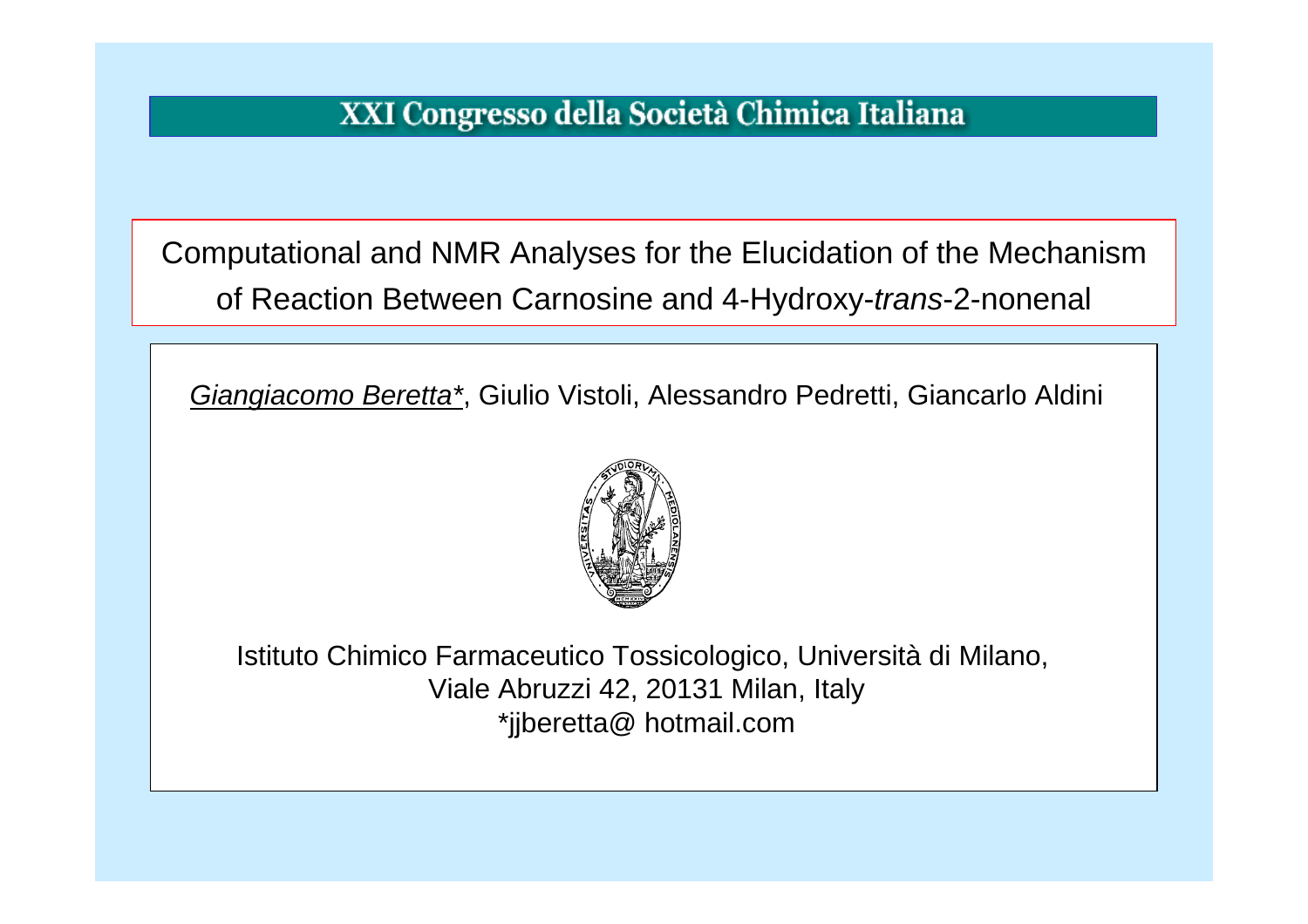# **Introduction**

♦ Unsaturated aldehydes, generated endogenously during the degradation process of biological molecules, are involved in the onset and progression of many pathologies such as cardiovascular and neurodegenerative diseases [1]. Among these reactive aldehydes, 4-Hydroxy-trans-2-nonenal (HNE) is one of the most abundant toxin generated through the β-cleavage of hydroperoxides from ω-6 polyunsaturated fatty acids (arachidonic and linoleic acid) which induces glutathione depletion and protein and DNA modifications [2].

♦ Carnosine (β-alanyl-L-histidine) is a dipeptide found at up to 20 mM in muscle and nerve tissues in humans. Since its discovery at the beginning of the 20th century, carnosine's biological function has not been well clarified. Recently it has been proposed that carnosine could act as a naturally occurring scavenger of harmful reactive aldehydes [3]. In support of this biological role, there is indirect evidence that carnosine suppresses aldehyde-induced cytotoxicity in cultured cells and inhibits aldehyde-induced protein-protein and DNA-protein cross-linking [4].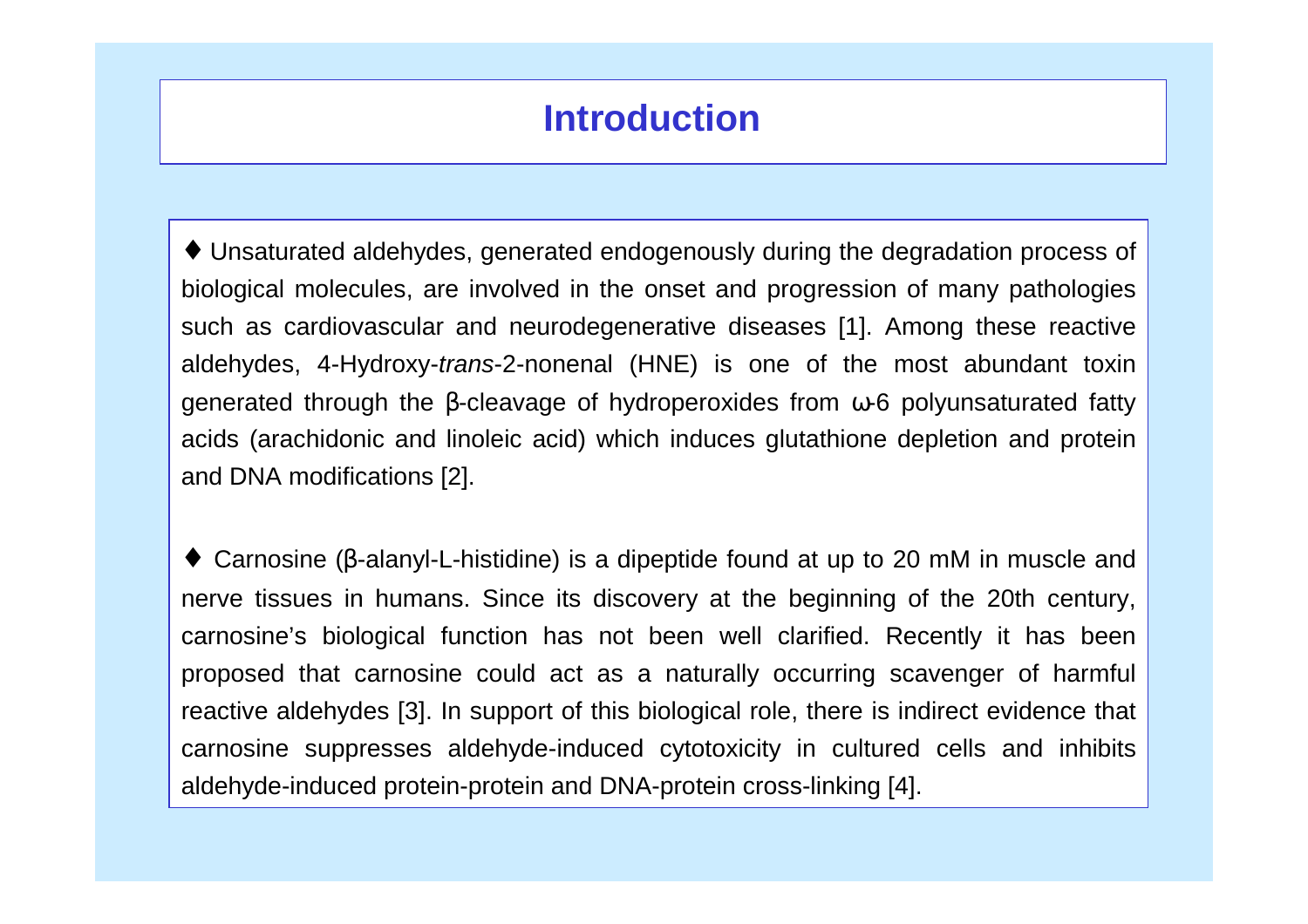## **Background**

In previous study [5,6] we have found, using combined analytical techniques (HPLC-UV-DAD, ESI-MS and NMR) the ability of carnosine to quench HNE through the formation of two reaction products which are in a pHdependent equilibrium:the Michael adduct in hemiacetal form (**5a**) and the 14-membered macrocyclic imine adduct (**3a**). The proposed reaction mechanism is depicted in scheme 1.



#### Scheme 1: **Proposed reaction mechanism of carnosine as HNE quencher**

The reaction starts with the formation of a reversible <sup>α</sup>,β-unsaturated imine **2a**, followed by the ring closure through an intra-molecular Michael addition to give **3a.** The hydrolysis of the iminic double bond leads to the formation of **4a** that undergoes cyclization to the stable hemiacetalic derivative **5a**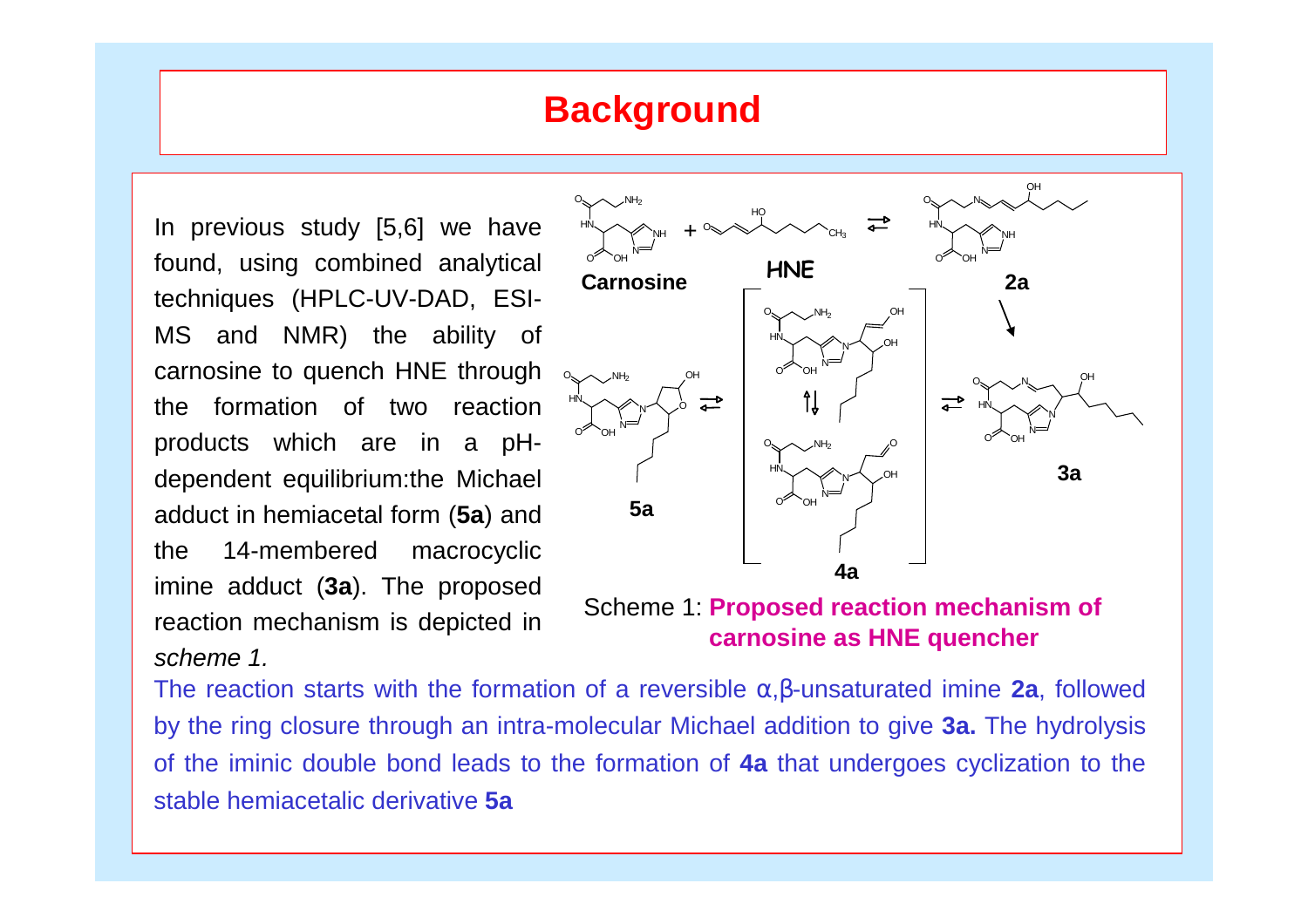# **Background**



MS-MS spectrum of the peak at 9.20 min (parent ion m/z 383) MS-MS spectrum of the peak at 9.20 min (parent ion m/z 383)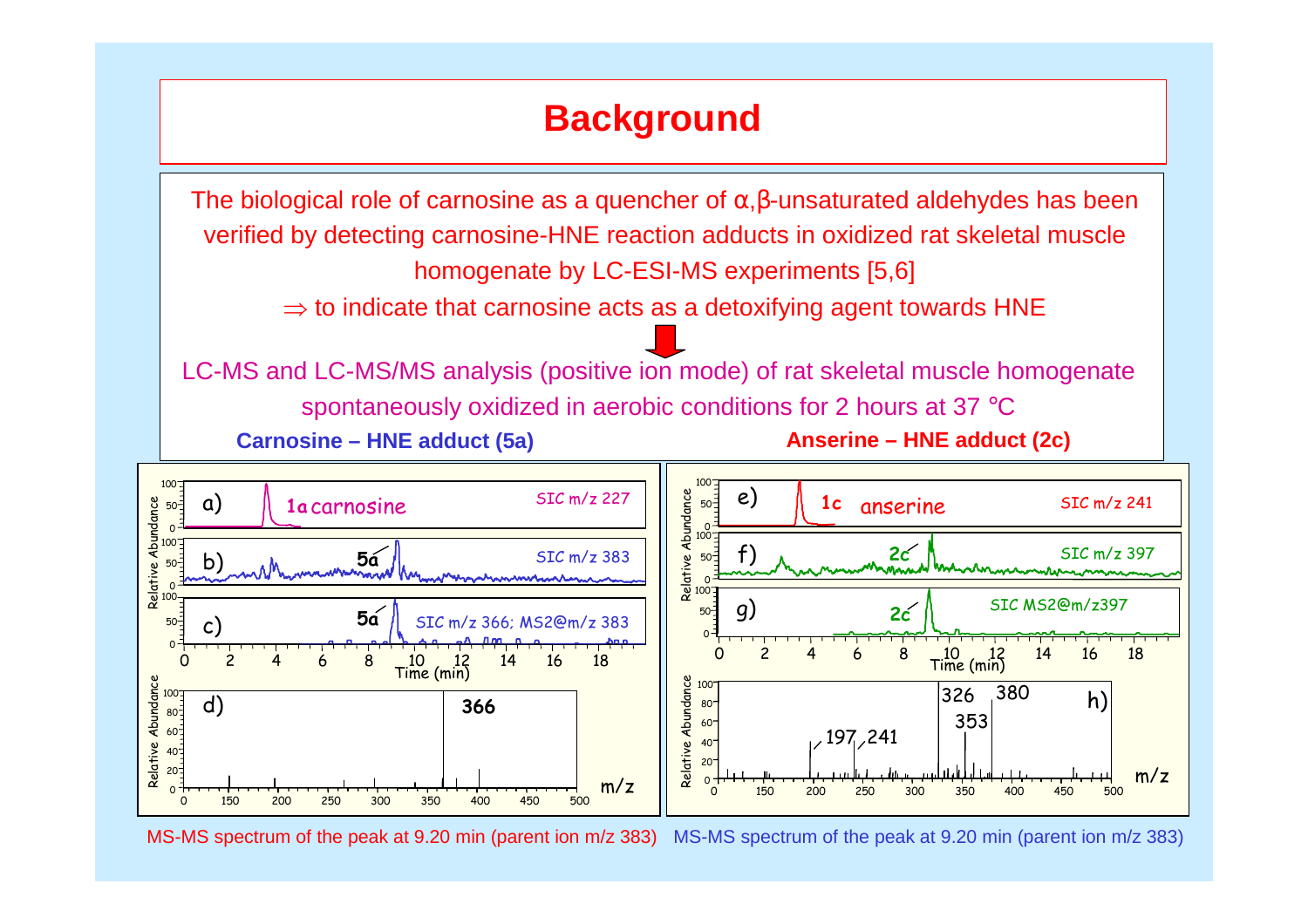# **Aim of the study**

♣ Because HNE generated in lipid peroxidation is a racemic mixture of 4R- and 4Senantiomers, the HNE-carnosine Michael adduct, possessing three chiral centers at C-2, C-4 and C-5, in the tetrahydrofuran moiety, is presumed to be composed of at least eight isomers



♣ Aim of the present study was to investigate the configurational isomers of the HNEcarnosine adduct by NMR spectroscopy and by molecular orbital calculations in order to gain a deeper insight into the reaction mechanism of HNE adduction to carnosine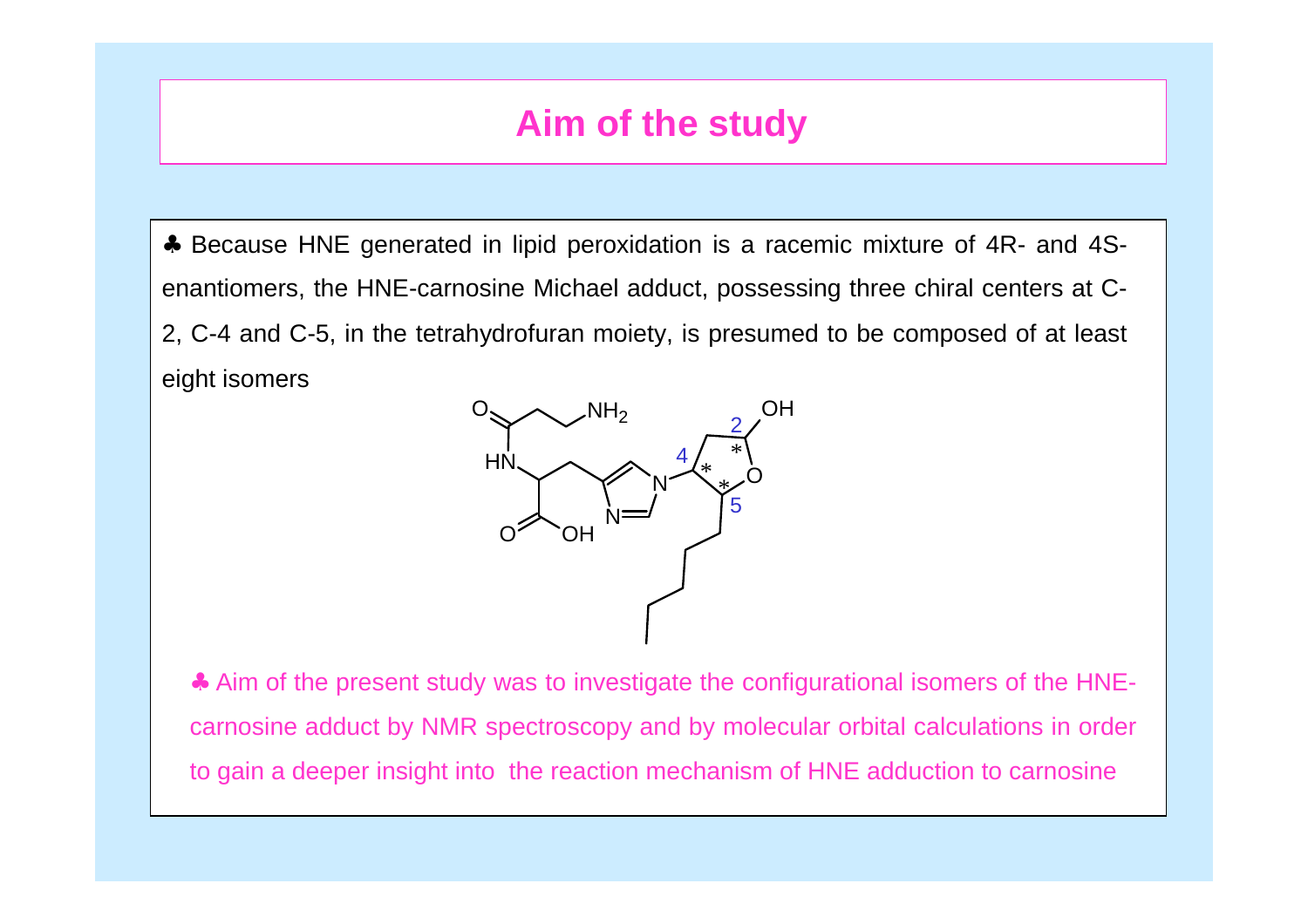## **Experimental Procedures**

**HNE-carnosine reaction:** HNE (1.2 mg generated from 1.9 mg of the diethyl-acetal in 500 µl of HCl 1 mM) were mixed with 1.8 mg of carnosine in 1.5 mL of phosphate buffer (10 mM, pH 7.4). After 24 h of incubation at 37°C, 100 µL were analyzed by ESI-MS and the remaining solution dried under vacuum; the residue was dissolved in 0.5 mL of  $D_2O$  and analyzed by NMR.

**NMR analyses:** Standard Varian software was applied for one-dimensional (1D) 1H NMR experiments; spectra were obtained using a 4.5 kHz spectral window with 30K data points, giving a digital resolution of 0.1 Hz. Water suppression was obtained with the standard Varian software PRESAT

**Computational analysis:** The conformational profile of all predictable diastereoisomers was explored using molecular dynamic (MD) simulations *in vacuo* (simulation time = 1 ns, T = 300 K) and the preferred conformations were optimized using high-level *ab initio* calculations at B3LYP level of theory in order to calculate the energy properties of the considered isomers.The MD calculations were performed with QUANTA/CHARMm and the *ab initio* ones were performed with GAMESS-US.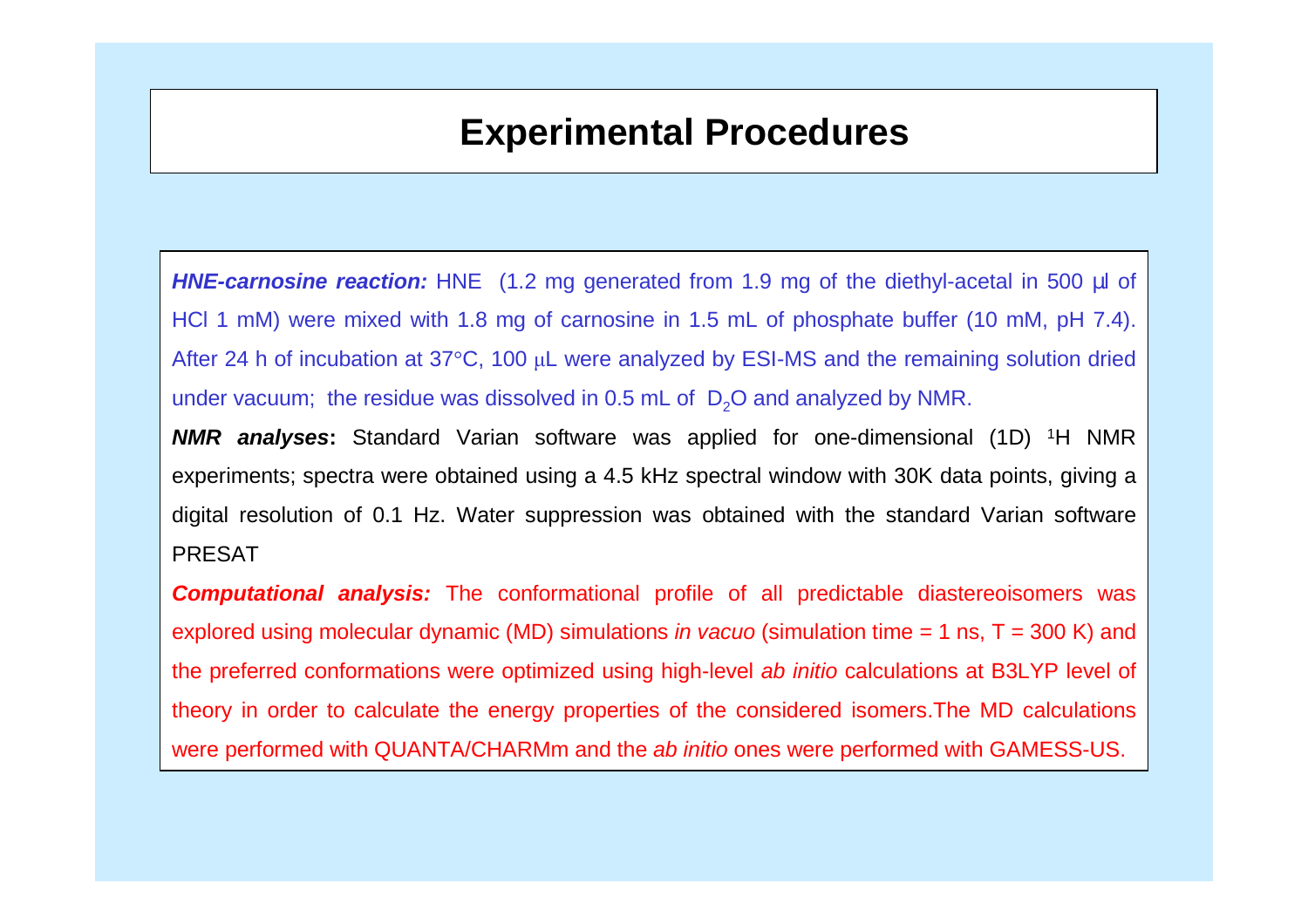## **Results**

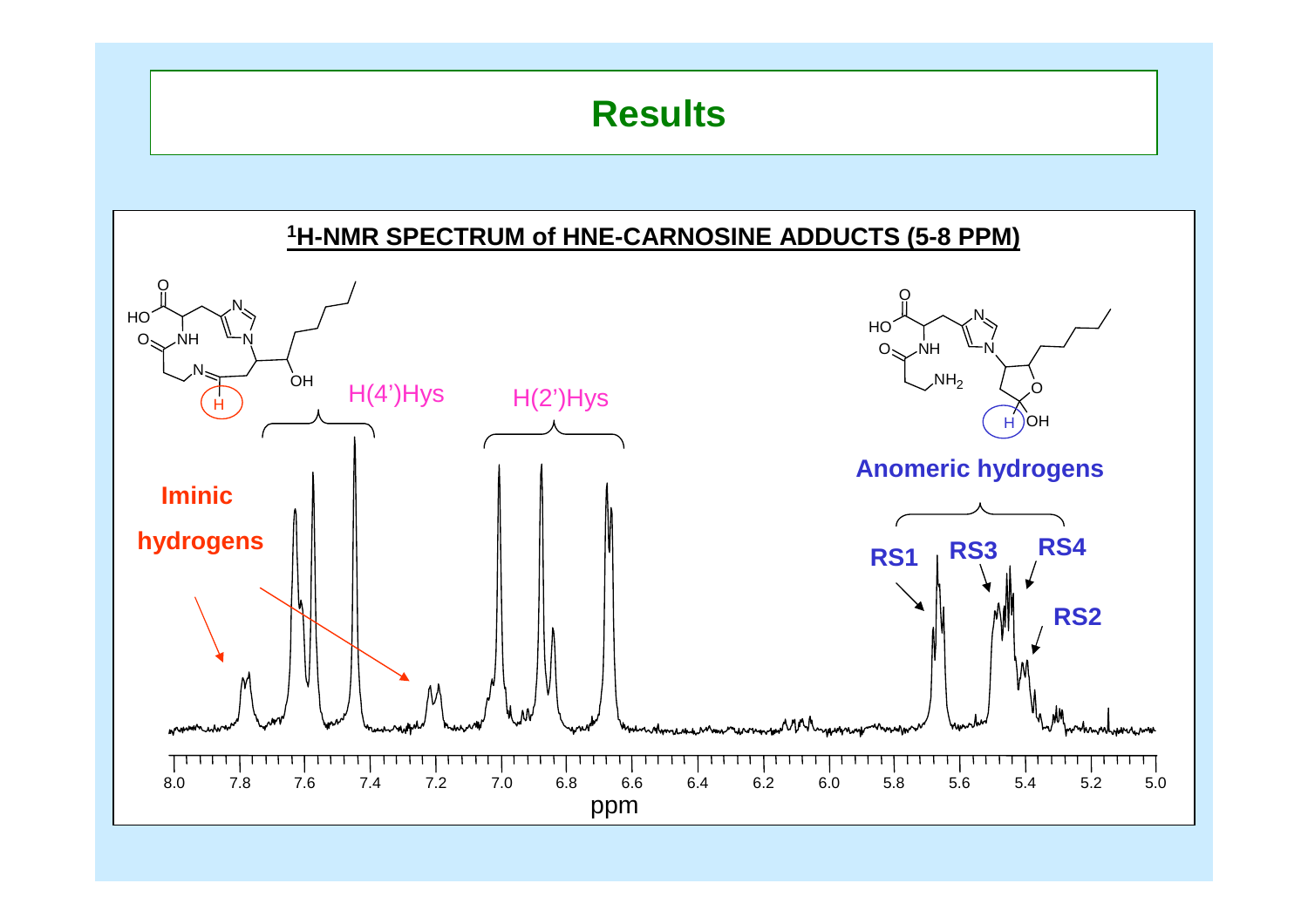

The energy profiles calculated can explain the relative abundance of RS3 and RS4 but not for RS2 and in particular for RS1  $\Rightarrow$  this suggests that the energy content is not the only  $\Rightarrow$  force requising the relative changes of the discrepances driving force regulating the relative abundance of the diasteroisomers.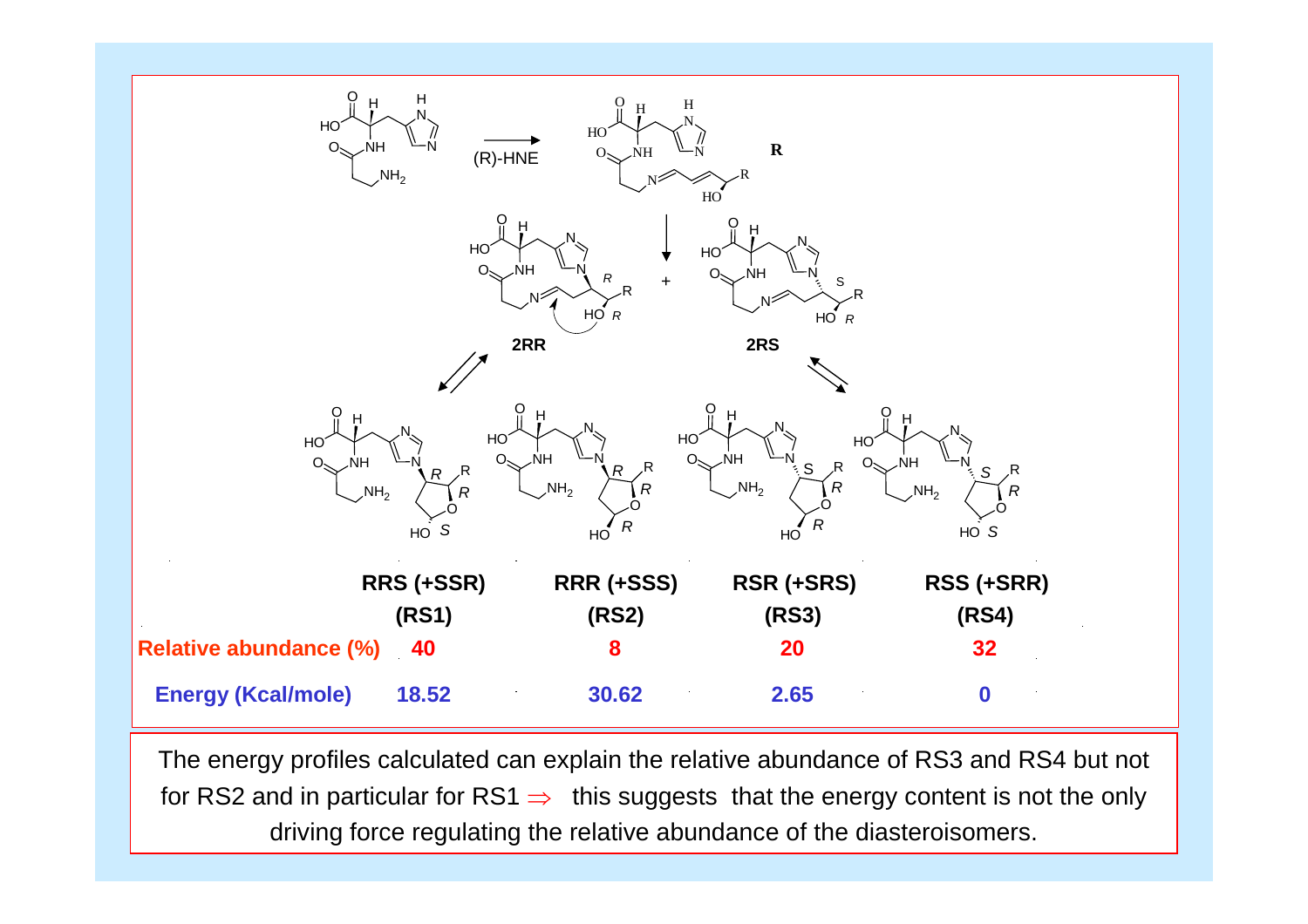A possible explanation for the different relative abundance could be the interconversion among the diasteroisomers through the intermediate 2RR/2RS, which requires an intramolecular addition between the amino group of the β-alanine residue and the C-2 of the tetrahydrofuran ring.



To test this hypothesis  $\Rightarrow$  conformational and energetic profile analyses<br>ef the diestersisemers with the N term emine aroun closed to the of the diasteroisomers with the N-term amino group closed to the tetrahydrofuran ring.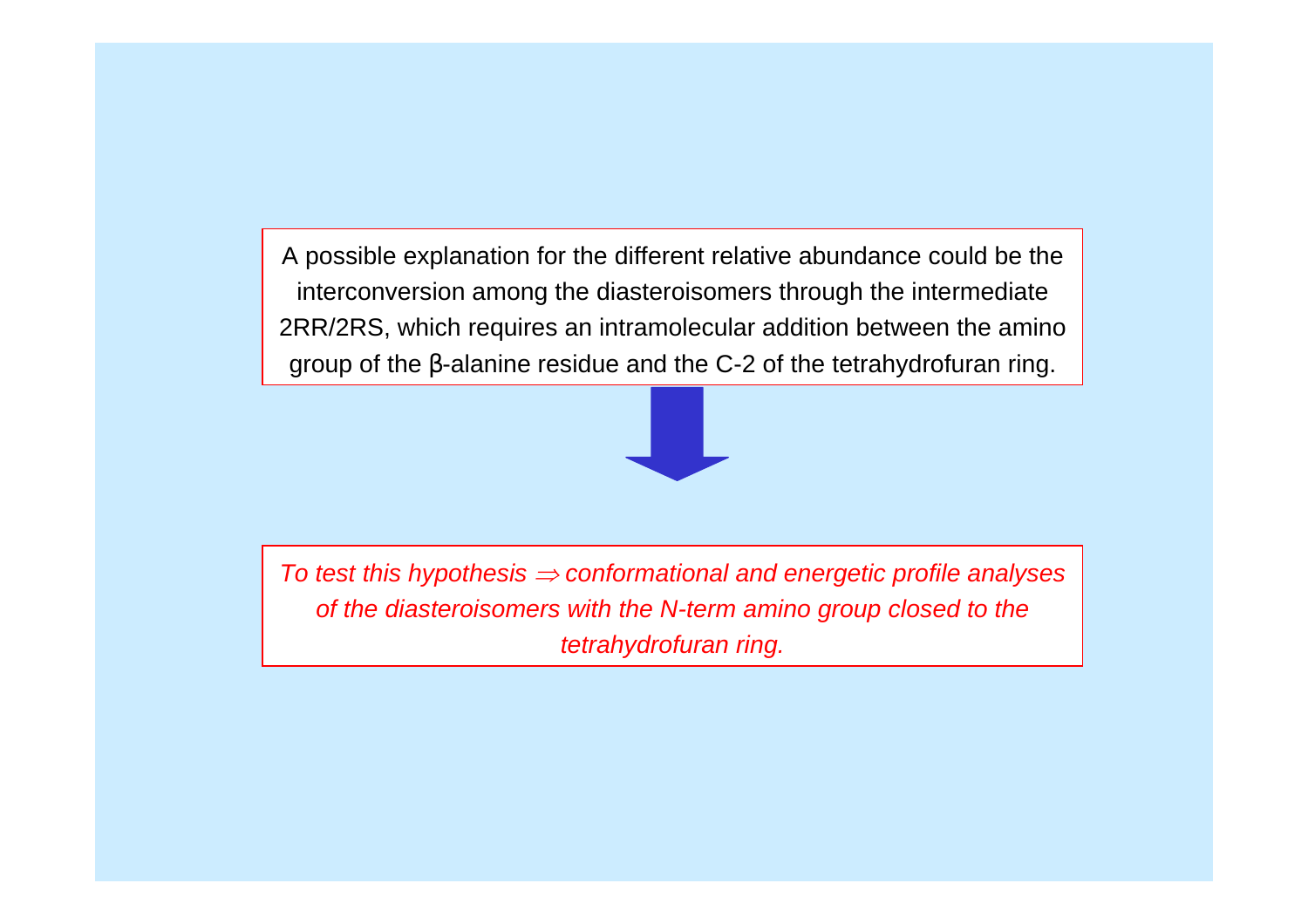|                               | <b>RRS+SSR</b><br>(RS1) | <b>RRR+SSS</b><br>(RS2) | <b>RSR+SRS</b><br>(RS3) | <b>RSS+SRR</b><br>(RS4) |
|-------------------------------|-------------------------|-------------------------|-------------------------|-------------------------|
| <b>Relative abundance (%)</b> | 40                      | 8                       | <b>20</b>               | 32                      |
| <b>Energy (Kcal/mole)</b>     | 18.52                   | 30.62                   | 2.65                    | $\bf{0}$                |
| MD energy $(\Delta)$          | 2.83                    | 4.05                    | 8.94                    | 12.47                   |
|                               |                         |                         |                         |                         |

•The MD simulation indicates that although the proposed conformation is allowed for all the diasteroisomers, it is greatly favored for RS1 and RS2 in respect to RS3 and RS4.

• The possible interconversion between RS1 and RS2 through 2RR and the low energy of RS1 in respect to RS2 well explain the greater abundance of RS1 in respect to RS2.

• The unfavorable interconversion of RS3 and RS4 explains why the relative abundance of these diasteroisomers is mainly driven by their energy content.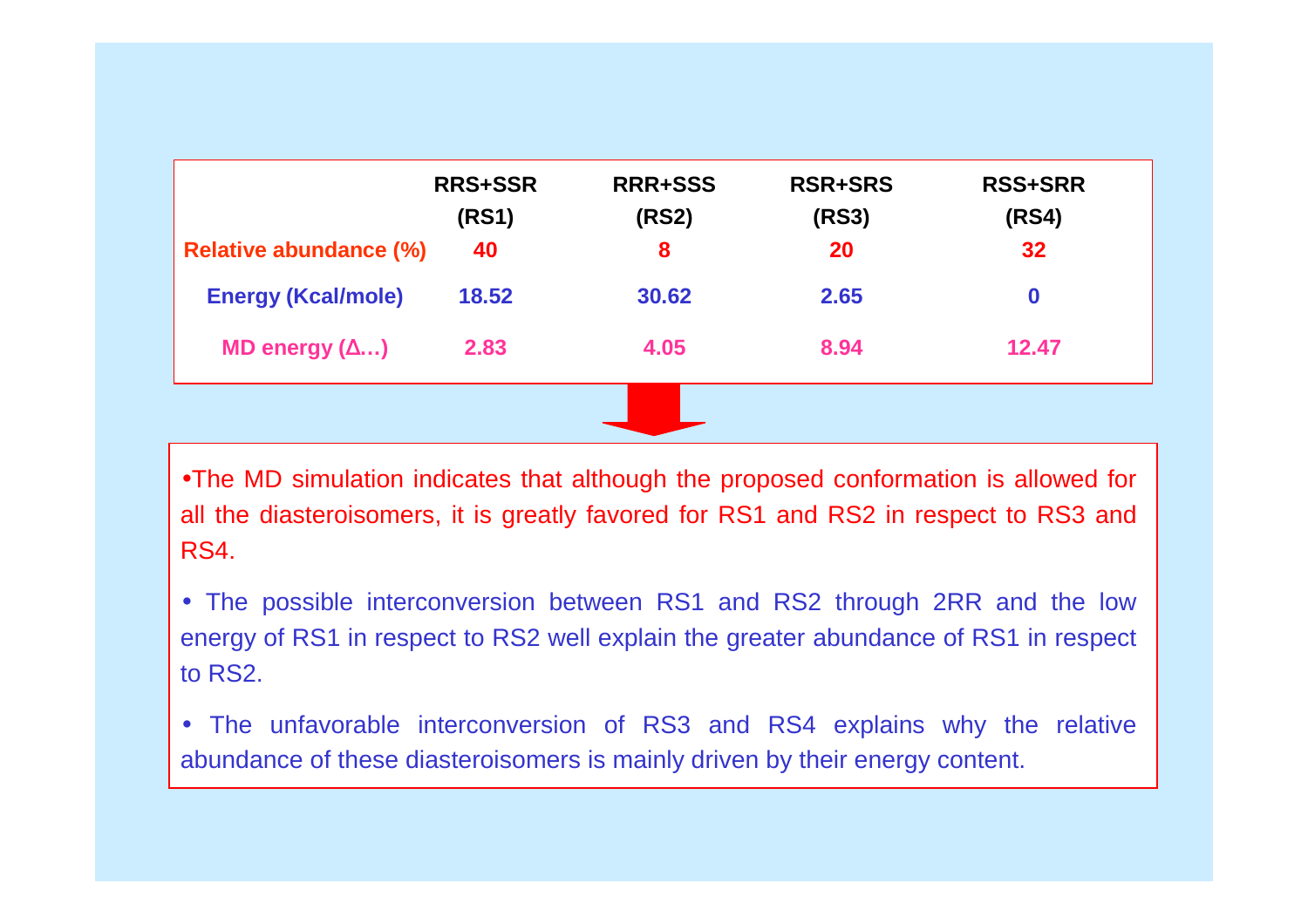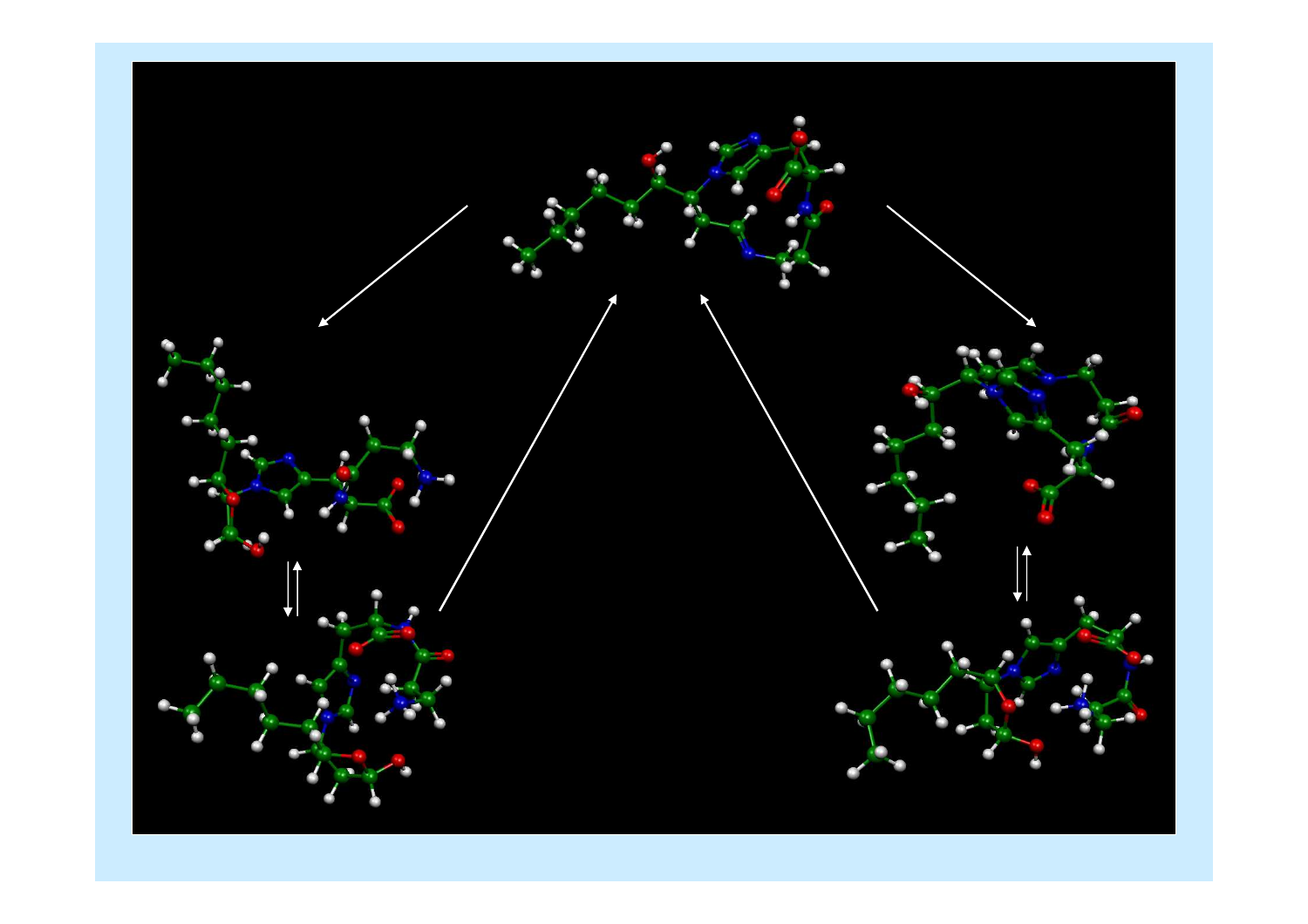The simplfication to singlet of the signal at 7.8 ppm relative to the iminic proton of 2RR is a further confirm of the rapid interconversion of RS1 and RS2 ⇒ this is due to the Deuterium<br>exchange at the adiacent mathilang group consequent to BS4 to BS2 intercenversion. This exchange at the adjacent methilene group consequent to RS1 to RS2 interconversion. This was not observed for 2RS, to indicate a slower interconversion of RS3 and RS4.